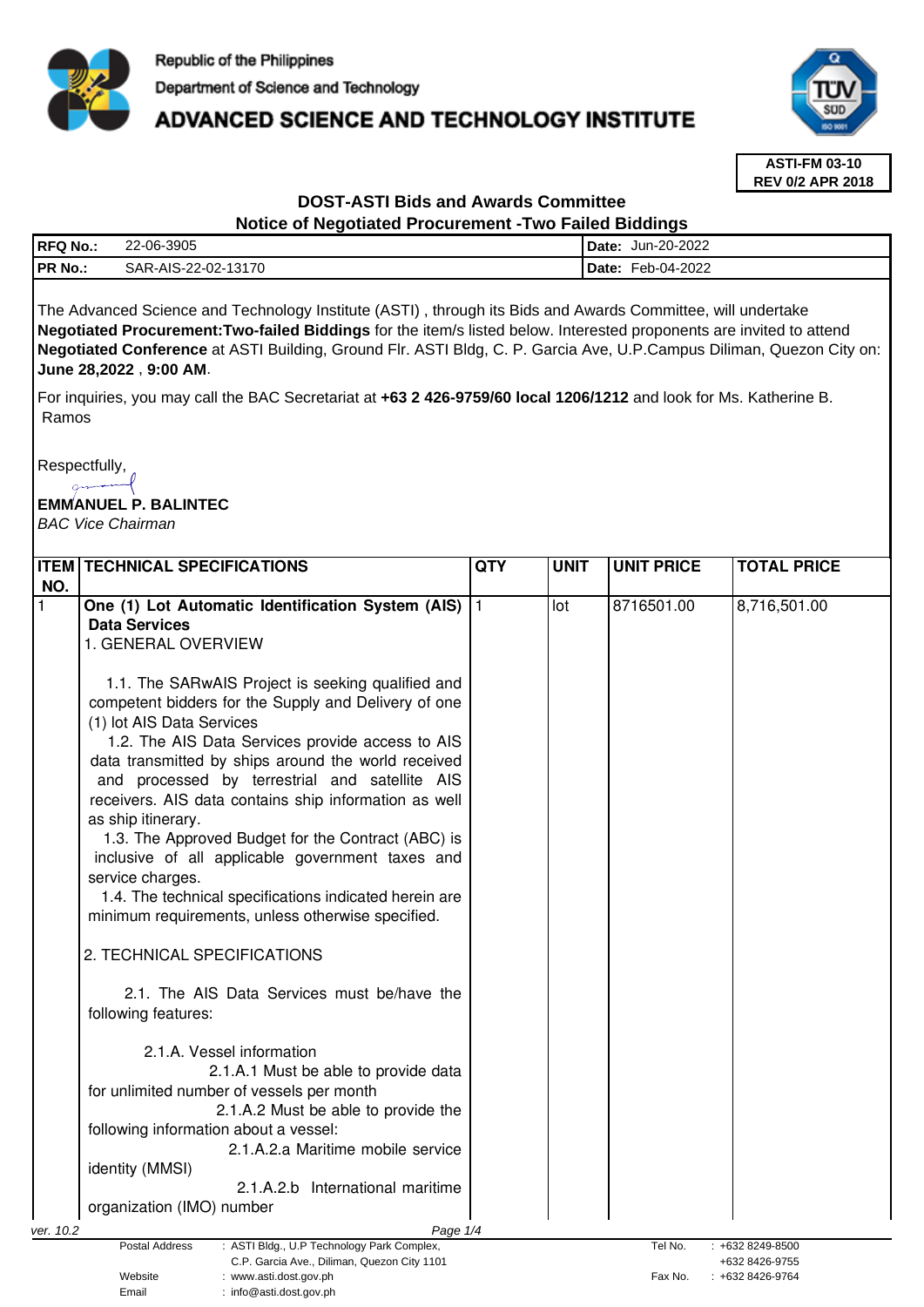|           | 2.1.A.2.c Name or callsign                                        |  |  |
|-----------|-------------------------------------------------------------------|--|--|
|           | 2.1.A.2.d Flag or country code                                    |  |  |
|           |                                                                   |  |  |
|           | 2.1.A.2.e Vessel type: fishing, tug,                              |  |  |
|           | sailing, pleasure craft, passenger, cargo, tanker, etc.           |  |  |
|           | 2.1.A.2.f Vessel length and width                                 |  |  |
|           |                                                                   |  |  |
|           | 2.1.B. Vessel historical track                                    |  |  |
|           | 2.1.B.1 Must be able to provide historical                        |  |  |
|           | track data of at least one hundred (100) vessels per              |  |  |
|           | month                                                             |  |  |
|           | 2.1.B.2 Must be able to provide historical                        |  |  |
|           | track data of a vessel for the last thirty (30) or more           |  |  |
|           | days                                                              |  |  |
|           |                                                                   |  |  |
|           | 2.1.C. Vessels in a predefined area                               |  |  |
|           | 2.1.C.1 Must be able to provide updated                           |  |  |
|           | vessel positions in the predefined area: 3.0-22.5                 |  |  |
|           |                                                                   |  |  |
|           | degrees latitude and 111.0-128.0 degrees longitude                |  |  |
|           | 2.1.C.2 Data must be updated within one (1)                       |  |  |
|           | hour or less                                                      |  |  |
|           | 2.1.C.3 Dynamic data must be collected                            |  |  |
|           | from both terrestrial and satellite AIS receivers around          |  |  |
|           | the world; Dynamic AIS data must be updated for not               |  |  |
|           | more than 10 mins                                                 |  |  |
|           | 2.1.C.4 Must be able to accommodate                               |  |  |
|           | unlimited number of data requests                                 |  |  |
|           | 2.1.C.5 Must be able to provide the following                     |  |  |
|           | information about a vessel:                                       |  |  |
|           | 2.1.C.5.a Timestamp                                               |  |  |
|           | 2.1.C.5.b Vessel name or callsign                                 |  |  |
|           | 2.1.C.5.c Vessel MMSI                                             |  |  |
|           | 2.1.C.5.d Vessel IMO                                              |  |  |
|           | 2.1.C.5.e Vessel flag/country                                     |  |  |
|           | 2.1.C.5.f Vessel type: fishing, tug, sailing,                     |  |  |
|           | pleasure craft, passenger, cargo, tanker, etc.                    |  |  |
|           | 2.1.C.5.g Vessel draught                                          |  |  |
|           | 2.1.C.5.h Vessel length and width                                 |  |  |
|           | 2.1.C.5.i AIS version                                             |  |  |
|           | 2.1.C.5.j Current position: latitude,                             |  |  |
|           | longitude                                                         |  |  |
|           | 2.1.C.5.k Speed                                                   |  |  |
|           | 2.1.C.5.I Course over ground                                      |  |  |
|           | 2.1.C.5.m Heading                                                 |  |  |
|           | 2.1.C.5.n Rate of turn                                            |  |  |
|           | 2.1.C.5.o Destination                                             |  |  |
|           | 2.1.C.5.p Estimated time of arrival                               |  |  |
|           | 2.1.C.5.q Navigational status                                     |  |  |
|           | 2.1.C.5.r GPS geolocation accuracy                                |  |  |
|           |                                                                   |  |  |
|           | 2.1.C.5.s AIS collection type: terrestrial,<br>satellite, dynamic |  |  |
|           |                                                                   |  |  |
|           | 3. GENERAL REQUIREMENTS                                           |  |  |
|           | 3.1 Any data obtained can be used for derivative                  |  |  |
|           |                                                                   |  |  |
|           | work even after the subscription ends                             |  |  |
|           | 3.2 Data can be requested in JSON or CSV format                   |  |  |
|           | 3.3 Subscription must be valid for one (1) year from              |  |  |
|           | the date of activation                                            |  |  |
|           | 3.4 Subscription must accommodate at least five (5)               |  |  |
|           | internal users                                                    |  |  |
|           | 3.5 Subscription must accommodate at least                        |  |  |
|           | twenty-five (25) customer application users                       |  |  |
| ver. 10.2 | Page 2/4                                                          |  |  |
|           |                                                                   |  |  |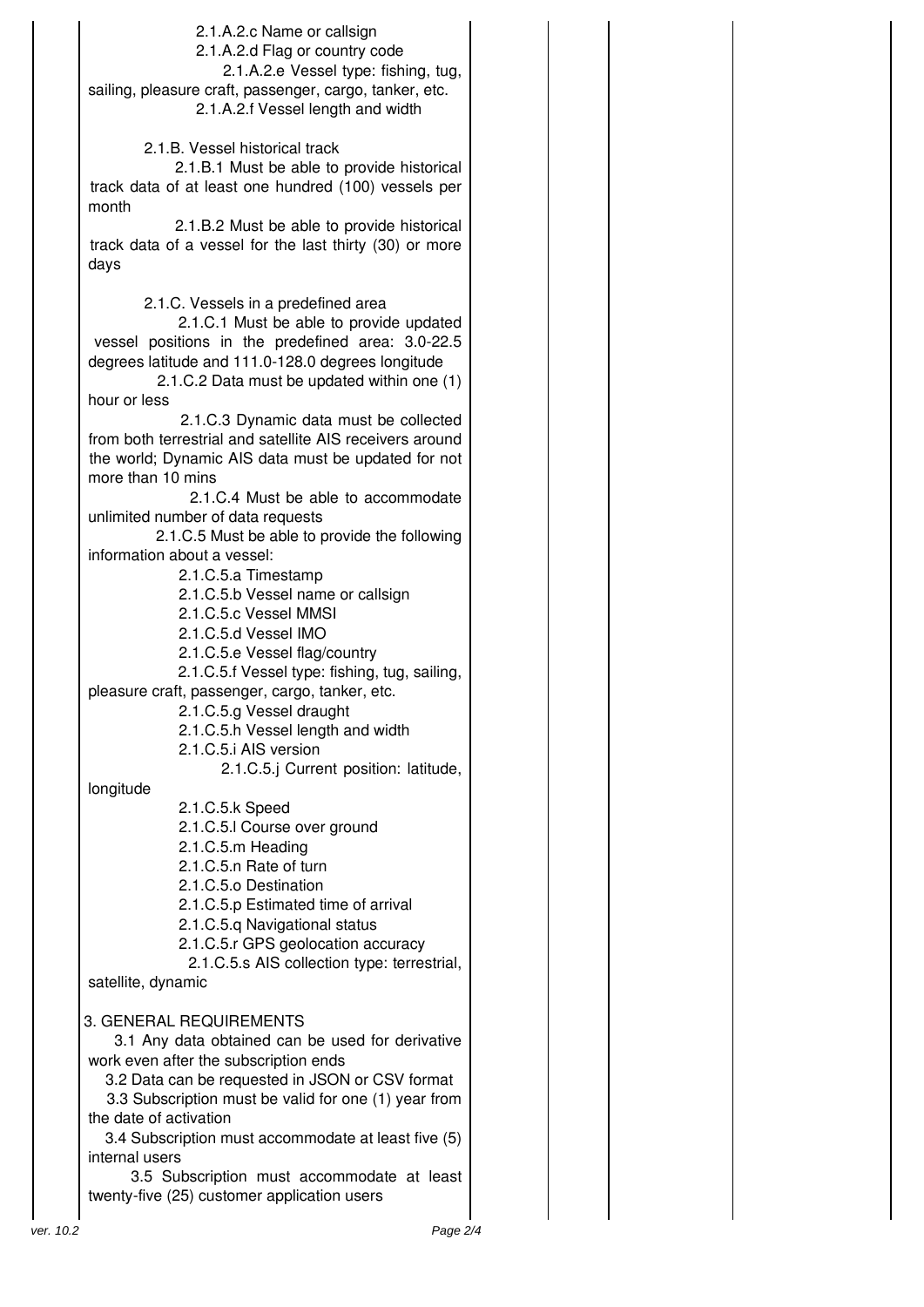# **GUIDELINES**

#### A. **Submission of Quotations**

- 1. The quotation should include the RFQ or the P.R. Number found above.
- 2. Pictures or brand/model names or numbers, if applicable, should be specified in the quotation.
- 3. The quotations shall include the signature of the company's representatives.

#### B. **Eligibiliy Requirements**

As per GPPB No. 21-2017 amending the Annex H of the 2016 R-IRR of RA 9184, the following shall be submitted:

#### **For procurement of goods:**

- 1. PhilGEPS Certificate of Plantinum Membership
	- **Note:** If unavailable, submit the following:
		- a. PhilGEPS Registration Number
		- b. Mayor's Permit or BIR Certificate of Registration
- 2. Income/Business Tax Return
	- **Note:** Applicable only for ABCs above Php500,000.00
- 3. Omnibus Sworn Statement

**Note:** Applicable only for ABCs above Php50,000.00 and must be submitted upon post-qualification

#### **For procurement of infrastructure:**

- 1. The requirements for goods.
- 2. Valid PCAB License.